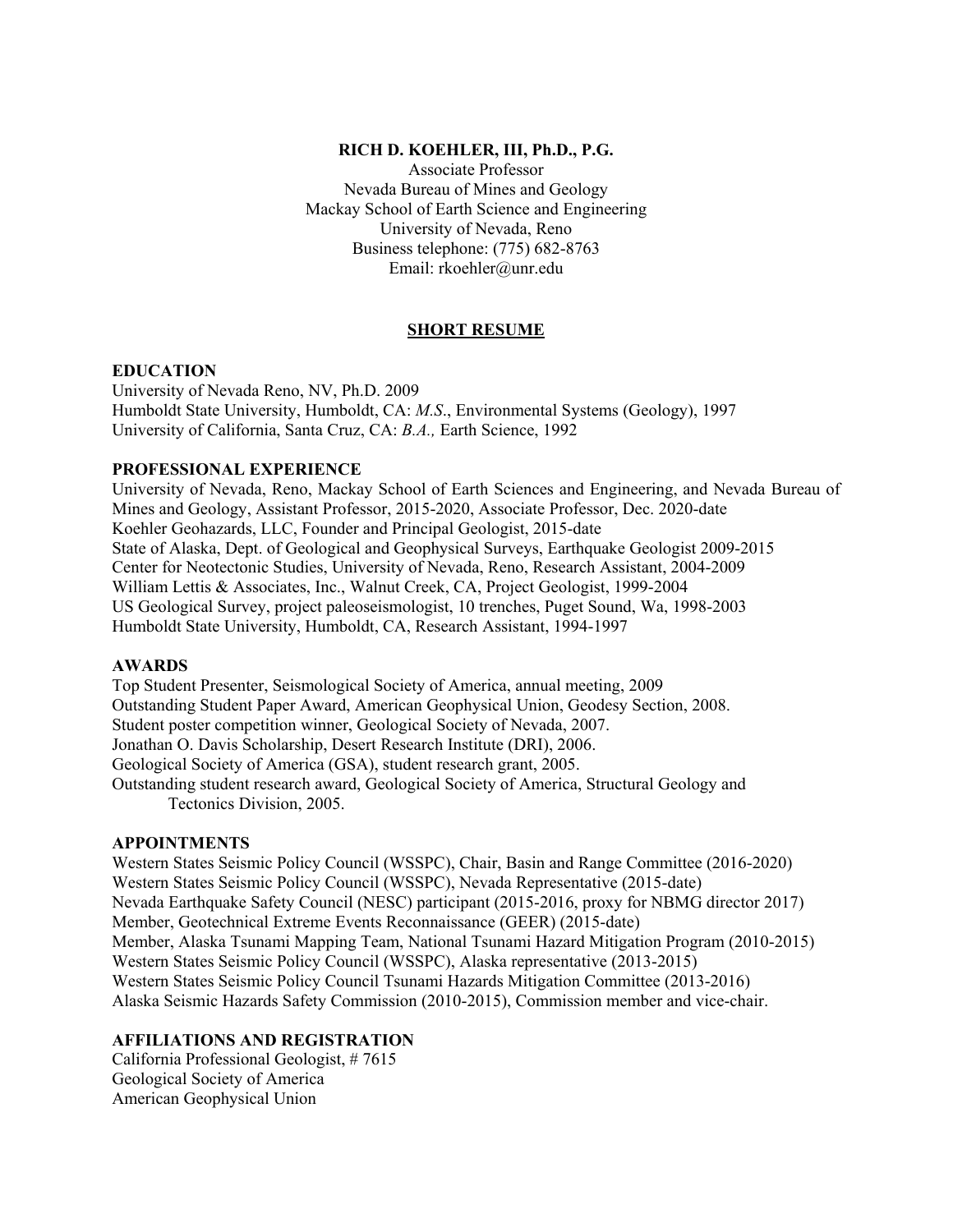## *Richard D. Koehler III, page 2*

Seismological Society of America Friends of the Pleistocene

## **POST EARTHQUAKE INVESTIGATIONS**

May 15 to 22, Field coordinator, surface rupture team, M6.5 Monte Cristo Mountains earthquake, Nevada. Collaboration with USGS and CGS.

July 4 to 9, 2019 and September 10-12, 2019, Rapid reconnaissance of the 4 July Mw6.4 and 5 July Mw7.1 Ridgecrest earthquakes, southern California. Collaboration with USGS, CGS, and GEER.

November 30, 2018, Co-team leader, Rapid reconnaissance of the 30 Nov. 2018, M7.0 Anchorage Alaska earthquake, Geotechnical Extreme Events Reconnaissance (GEER). Team leader phase 2 investigation 4/26-5/1/2019.

January 2010, NSF rapid response team: Documented geologic effects of the January 12, 2010 M7 earthquake on the Enriquillo fault, Port-au-Prince, Haiti, Supported by NSF.

February 2008, Immediate scientific response team to the M6 Wells Nevada earthquake, Supported by the Nevada Bureau of Mines and Geology, Utah Geological Survey, and U. Nevada.

June 2000, Reconnaissance investigation of surface rupture associated with the 1999 Chi-Chi, Taiwan earthquake along the Chelungpu fault, supported by Pacific Gas & Electric co. and NEHRP.

June 1992, Reconnaissance surveys of surface rupture associated with the 1992 M7.3 Landers, California earthquake, with University of California, Santa Cruz.

#### **SELECT PUBLICATIONS**

\*Indicates student working under my advisement

- **Koehler, R.D.**, S. Dee, A. Elliott, A. Hatem, A. Pickering, I. Pierce, G. Seitz, 2021, Field response and surface rupture characteristics of the 2020 M6.5 Monte Cristo Mountains earthquake, central Walker Lane, Nevada: Seismological Research Letters, v. 92, 823-839.
- \*De Masi, C., **Koehler, R.D.,** Dee, S., Keen-Zebert, A., 2021, Early development of strike-slip faulting: Paleoseismic study along the Petersen Mountain fault, northern Walker Lane, Nevada, Journal of Quaternary Science, v. 36, no. 3, p. 403-414.
- \*Chupik, C., **Koehler, R.D.**, and Keen-Zebert, A., 2021, Quaternary mapping, and paleoseismic investigation of the Warm Springs Valley fault, northern Walker Lane, Nevada- northern California, Bulletin of the Seismological Society of America (accepted June 9, 2021).
- Cabas, A., Beyzaei, C., Stuedlein, A., Franke, K.W., **Koehler, R.D.**, Zimmaro, P., Wood, C., Christie, S., Yang, Z., and Lorenzo-Velazquez, C., 2021, Geotechnical lessons learned from the M7.1 2018 Anchorage Alaska earthquake, Earthquake Spectra.
- Hatem, A.E., Collett, C.M., Gold, R.D., Briggs, R.W., Angster, S.A., Field, E.H., Anderson, M., Ben-Horin, J.Y., Dawson, T., DeLong, S., DuRoss, C., Thompson Jobe, J., Kleber, E., Knudsen, K.L., **Koehler, R.**, Koning, D., Lifton, Z., Madin, I., Mauch, J., Morgan, M., Pearthree, P., Petersen, M., Pollitz, F., Scharer, K., Powers, P., Sherrod, B., Stickney, M., Wittke, S., and Zachariasen, J., 2021, Earthquake geology inputs for the National Seismic Hazard Model (NSHM) 2023, version 1.0: U.S. Geological Survey data release, [https://doi.org/10.5066/P918XCUU.](https://doi.org/10.5066/P918XCUU)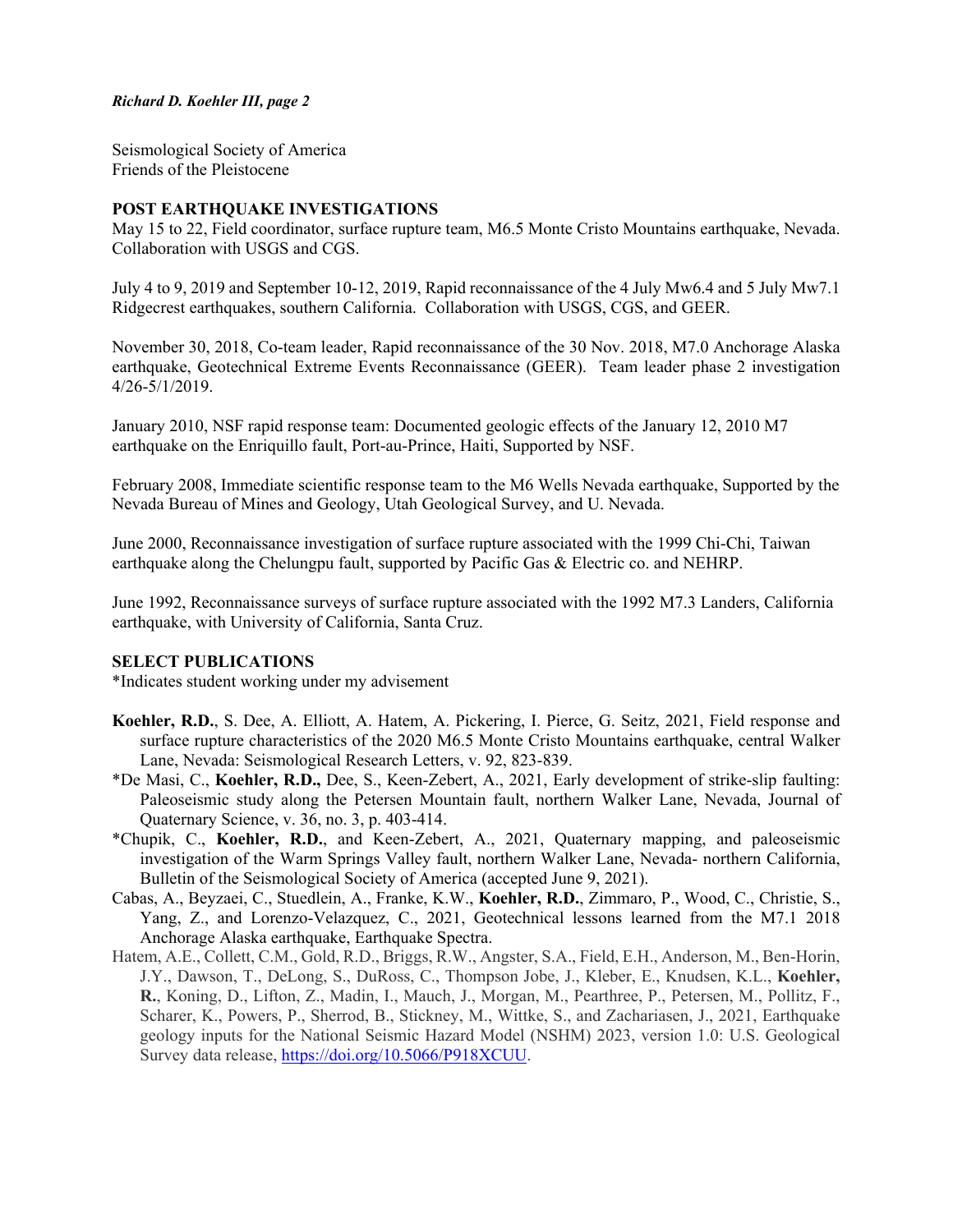- Reger, RD., Hubbard, T.D., and **Koehler, R.D.**, 2021, Surficial geology and geohazards in the Alaska Highway Corridor, Alaska: Alaska Division of Geological & Geophysical Surveys, Professional Report 124, 149 p., 18 sheets, scale 1:63,360.
- Dee, S., **Koehler, R.D.**, Elliott, A.J., Hatem, AE., Pickering, A.J., Pierce, I., Seitz, G.G., Collett, C.M. Dawson, T.E., De Masi, C., dePolo, C.M., Hartshorn, E.J., Madugo, C.M., Trexler, C.C., Verdugo, D.M., Wesnousky, S.G., and Zachariasen, J., 2021, Surface rupture map of the 2020 M6.5 Monte Cristo Range earthquake, Esmeralda and Mineral counties, Nevada: Nevada Bureau of Mines and Geology Map 190, 2 sheets, scale 1:14,000, 26 p.
- Faulds, J.E., **Koehler, R.D.**, and Henry, C.D., 2021, Preliminary geologic map of the south half of the Verdi quadrangle, Washoe County, Nevada: Nevada Bureau of Mines and Geology Open-File Report 21-3, scale 1:24,000, 4 p.
- Duross, C, and 47 others, 2020, Ridgecrest displacement observations for use in constructing along-strike displacement distributions for the M6.4 and M7.1 ruptures, Bulletin of the Seismological Society of America, v. 110, no. 4, p. 1400-1418.
- Hammond, W.C., Blewitt, G., Kreemer, C., **Koehler, R.D.**, and Dee, S., 2020, Geodetic observation of seismic cycles before, during, and after the 2020 Monte Cristo Range earthquake using the MAGNET GPS network, Seismological Research Letters, v. 92, 647-662.
- **Koehler, R.D.**, 2020, Assessment of potentially active faults in the northwestern Livengood quadrangle, Alaska, State of Alaska, Division of Geological & Geophysical Surveys, Report of Investigation, 2020- 4, 35 p.
- **Koehler, R.D**., Reger, R.D., Spangler, E.R., and Hubbard, T.D., 2019, Assessment of geomorphology and geologic hazards in the Parks Highway-Minto Flats-Dalton Highway infrastructure corridor: Cook Inlet to Prudhoe Bay, Alaska: Alaska Division of Geological & Geophysical Surveys Report of Investigation 2019-8, 82 p., 4 sheets.
- Carlson, C.W., **Koehler, R.D.**, and Henry, C.D., 2019, Preliminary geologic map of the Washoe City quadrangle, Washoe County Nevada: Nevada Bureau of Mines and Geology Open-File Report 19-4, scale 1:24,000, 7 p.
- Pierce, I.\*, Williams, A., **Koehler, R.D.**, and Chupik, C., 2020, High resolution structure-from-motion models and orthophotos of the southern sections of the 2019 Mw7.1 and Mw6.4 Ridgecrest, earthquakes surface ruptures, Seismological Research Letters, 91, 4, 2124-2126.
- Ponti, D.J., Blair, J.L., Rosa, C.M., Thomas, K., Pickering, A.J., Akciz, S., Angster, S., Avouac, J.P., Bachhuber, J., Bacon, S. et al., 2020, Documentation of surface fault rupture and ground deformation features produced by the Ridgecrest M6.4 and M7.1 earthquake sequence of July 4 and 5, 2019, Seismological Research Letters, XX, 2942-2959.
- **Koehler, R.D.**, Franke, K.W. (Eds.), Beyzaei, C.Z., Cabas, A., Christie, S., Dickenson, S., Pierce, I., Stuedlein, A., and Yang, Z., 2019, Geotechnical engineering reconnaissance of the 30 November 2018 Mw7.1 Anchorage, Alaska earthquake, Version 2.0, Geotechnical Extreme Events Association (GEER), report number GEER-059b.
- Wong, I., Thomas, P., **Koehler, R.D.**, and Lewandowski, N., 2019, Assessing the seismic hazards in Jamaica incorporating geodetic and Quaternary fault data, Bulletin of the Seismological Society of America, Vol. 109, No. 2, pp. 716-731.
- Nicolsky, D.J., Suleimani, E.N., **Koehler, R.D.**, and Salisbury, J.B., 2019, Developing an approximate tsunami hazard zone for areas with poor topographic coverage in Alaska, Pure and Applied Geophysics, v. 176, pp. 3185-3205.
- Anderson, J.G., **Koehler, R.D.**, and 22 others, 2019, A seismic hazards overview of the urban regions of Nevada: Recent advancements and research directions, Seismological Research Letters, v. 90, no 4, pp. 1577-1583.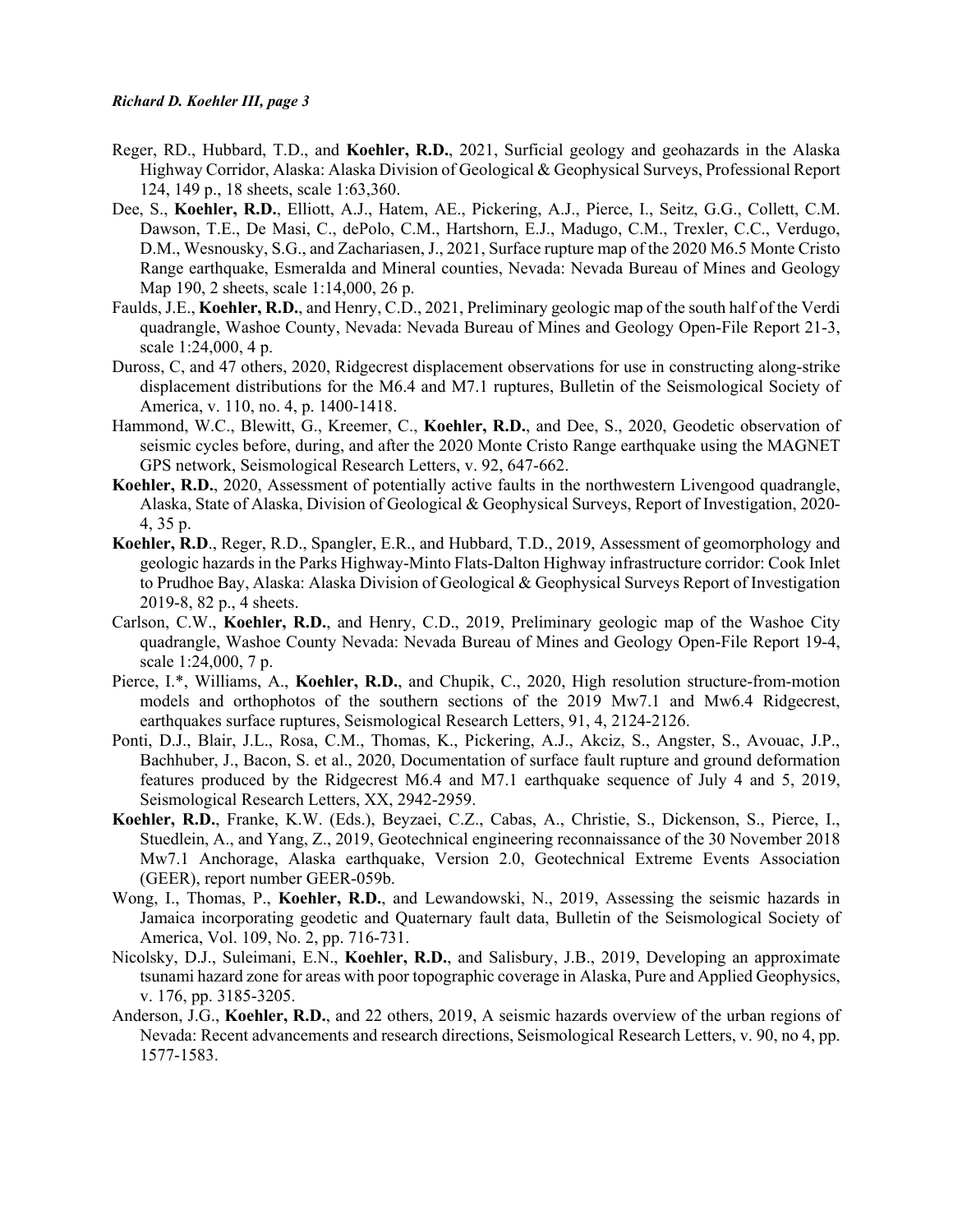- **Koehler, R.D.,** and Anderson, J.G., 2019, 2018 Working Group on Nevada Seismic Hazards Summary and recommendations of the workshop, Nevada Bureau of Mines and Geology Open-File Report 19-2, 44 p.
- Franke, K., and **Koehler, R.D.** (Eds.), Beyzaei, C.Z., Cabas, A., Pierce, I., Stuedlein, A., and Yang, Z., 2018, Geotechnical engineering reconnaissance of the 30 November 2018 M7.0 Anchorage, Alaska earthquake, Version 1.0, Geotechnical Extreme Events Association (GEER), report number GEER-059, doi:10.18118/G6P07F
- **Koehler, R.**D., 2019, Active faulting in the North Valleys region of Reno, Nevada: A distributed zone within the northern Walker Lane, Geomorphology, v. 326, p. 38-53.
- **Koehler, R.D.,** and Carver, G.A., 2018, Active faults and Seismic Hazards in Alaska, Alaska Division of Geological & Geophysical Surveys, Miscellaneous Publication MP 160, 59 p.
- Witter, R.C., Briggs, R., Engelhart, S.E., Gelfenbaum, G., **Koehler, R.D.**, Nelson, A., LaSelle, S., Corbett, R., and Wallace, K., 2018, Evidence for frequent large tsunamis spanning locked and creeping parts of the Aleutian megathrust, Geological Society of America Bulletin, v. 131, no. 5/6, p. 707-729.
- **Koehler, R.D.**, 2017, Castle Mountain fault, southcentral Alaska: Observations on slip partitioning from lidar and paleoseismic trenching, pp. 206-209, *In*: Clark, K.J., Upton, P., Langridge, R., Kelly, K., Hammond, K, 2017, Proceedings of the  $8<sup>th</sup>$  International INQUA Meeting on Paleoseismology, Active Tectonics, and Archeoseismology, Handbook and Programme, 13-16 November, 2017, Lower Hutt (NZ): GNS Science Miscellaneous Series 110, 441 p.
- **Koehler, R.D.**, Reger, R.D., and Spangler, E., and Gould, A.I., 2016, Investigation of potentially active tectonic faults along the route of the proposed ASAP pipeline, Livengood To Anchorage, Alaska, State of Alaska, Division of Geological & Geophysical Surveys, Report of Investigation 2015-4, 71 p.
- Nicolsky, D.J., Freymueller, J.T., Witter, R.C., Suleimani, E.N., **Koehler, R.D.**, 2016, Evidence for shallow megathrust slip across the Unalaska seismic gap during the great 1957 Andreanof Island earthquake, central Aleutian Islands, Alaska, Geophysical Research Letters, v. 43, no. 19, 10,328-10,337.
- Witter, R.C., Carver, G.A., Briggs, R., Gelfenbaum, G., **Koehler, R.D**., La Selle, S.P., Bender, A., Engelhart, S.E., and Hemphill-Haley, E., 2015, Unusually large tsunamis frequent a currently creeping part of the Aleutian megathrust, Geophysical Research Letters, v. 43, Issue 1, p. 76-84.
- Reger, R.D., Stevens, D.S.P., and **Koehler, R.D.**, 2015, Surficial geology of the Tyonek area, south-central Tyonek Quadrangle, Alaska: Alaska Division of Geological & Geophysical Surveys Report of Investigations 2015-7, 38 p. 1 sheet, scale 1:63,360.
- Christophersen, A., Litchfield, N., Berryman, K, Thomas, R., Pagani, M., Henshaw, P., wyss, B., Wallace, L., Ries, W, Hayes, G., Haller, K., Toshikazu, Y., **Koehler, R.D.**, Clark, D., Wolfson-Schwehr, M., Boettcher, M., Villamor, P., Horspool, N., Ornthammarath, T., Zuniga, r., Langridge, R., Stirlig, M., Goded, T., Basili, R., Stein, R., Costa, C., Yeats, R., 2015, Development of the Global Earthquake Model's neotectonic fault database, Natural Hazards, v. 79, p. 111-135.
- Witter, R.C., Briggs, R.W., Engelhart, S.E., Gelfenbaum, G., **Koehler, R.D., and** Barnhart, W., 2014, Little late Holocene strain accumulation and release on the Aleutian megathrust below the Shumagin Islands, Alaska, Geophysical Research Letters, v. 41, p. 2359-2367.
- **Koehler, R.D.**, Reger, R.D., Sicard, K., and Spangler, E., 2013, Yukon River bridge landslide: geologic and Geotechnical Evaluation, Alaska Division of Geological & Geophysical Surveys, Preliminary Interpretive Report, PIR 2013-6.
- **Koehler, R.D.**, and Farrell Woods, R-E, 2013, Paleoseismic and lidar investigations along the Cathedral Rapids and Dot "T" Johnson faults, Interior Alaska: Report of Investigations 2013-4, Alaska, Division of Geological & Geophysical Surveys.
- **Koehler, R.D.,** Mann, P., Prentice, C.S., Grandison-Wiggins, M., Bedford, B., and Brown, L., 2013, The Enriquillo-Plantain Garden fault in Jamaica: paleoseismology and seismic hazard, Bulletin of the Seismological Society of America, v. 103, issue 2a, p. 971-983.